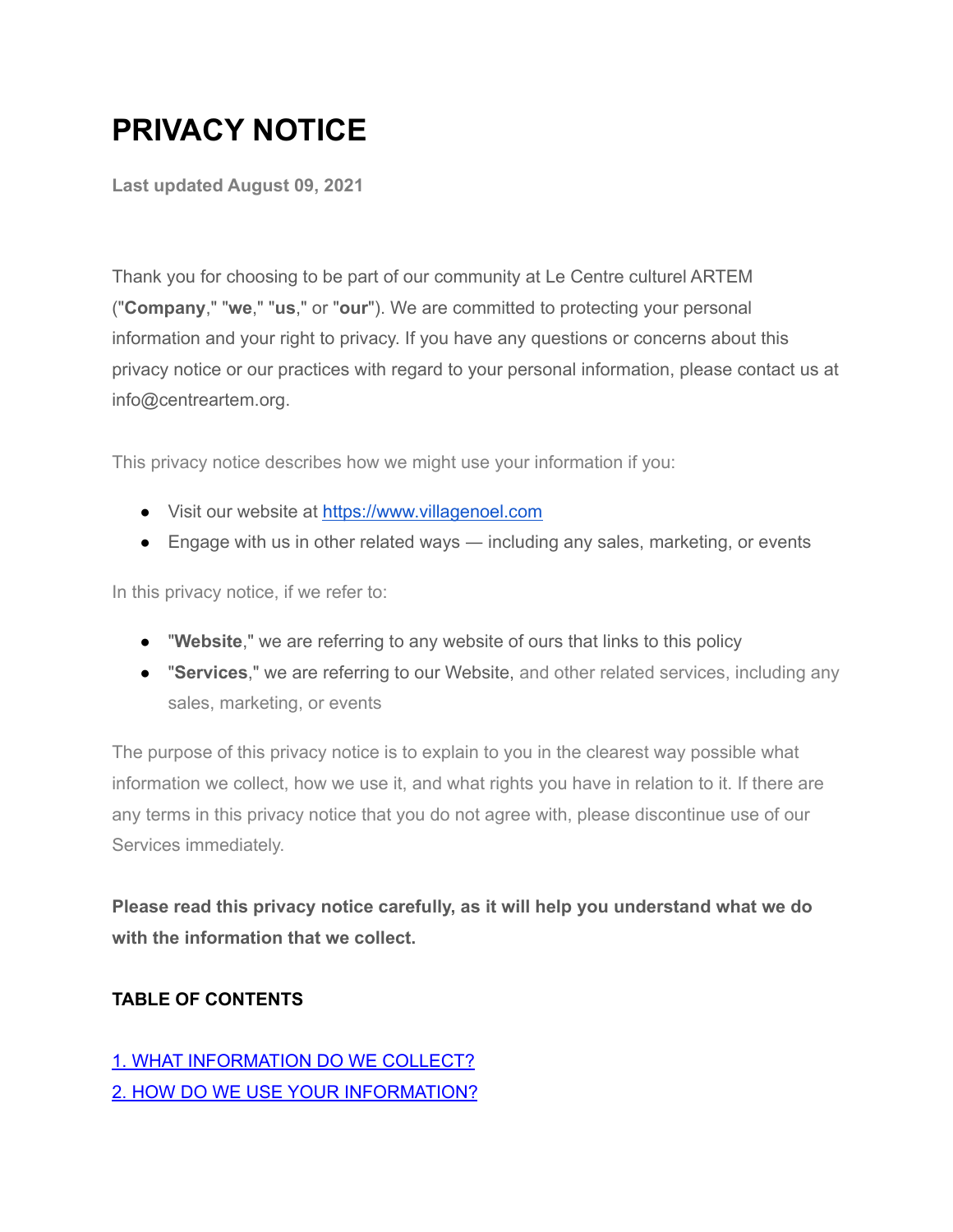3. WILL YOUR [INFORMATION](https://www-villagenoel-com.filesusr.com/html/525fba_dd2ae78b67b9571d2245a8a4c2ffbc75.html#infoshare) BE SHARED WITH ANYONE? 4. WHO WILL YOUR [INFORMATION](https://www-villagenoel-com.filesusr.com/html/525fba_dd2ae78b67b9571d2245a8a4c2ffbc75.html#whoshare) BE SHARED WITH? 5. DO WE USE COOKIES AND OTHER TRACKING [TECHNOLOGIES?](https://www-villagenoel-com.filesusr.com/html/525fba_dd2ae78b67b9571d2245a8a4c2ffbc75.html#cookies) 6. HOW LONG DO WE KEEP YOUR [INFORMATION?](https://www-villagenoel-com.filesusr.com/html/525fba_dd2ae78b67b9571d2245a8a4c2ffbc75.html#inforetain) 7. HOW DO WE KEEP YOUR [INFORMATION](https://www-villagenoel-com.filesusr.com/html/525fba_dd2ae78b67b9571d2245a8a4c2ffbc75.html#infosafe) SAFE? 8. WHAT ARE YOUR PRIVACY [RIGHTS?](https://www-villagenoel-com.filesusr.com/html/525fba_dd2ae78b67b9571d2245a8a4c2ffbc75.html#privacyrights) 9. CONTROLS FOR [DO-NOT-TRACK](https://www-villagenoel-com.filesusr.com/html/525fba_dd2ae78b67b9571d2245a8a4c2ffbc75.html#DNT) FEATURES 10. DO [CALIFORNIA](https://www-villagenoel-com.filesusr.com/html/525fba_dd2ae78b67b9571d2245a8a4c2ffbc75.html#caresidents) RESIDENTS HAVE SPECIFIC PRIVACY RIGHTS? 11. DO WE MAKE [UPDATES](https://www-villagenoel-com.filesusr.com/html/525fba_dd2ae78b67b9571d2245a8a4c2ffbc75.html#policyupdates) TO THIS NOTICE? 12. HOW CAN YOU [CONTACT](https://www-villagenoel-com.filesusr.com/html/525fba_dd2ae78b67b9571d2245a8a4c2ffbc75.html#contact) US ABOUT THIS NOTICE? 13. HOW CAN YOU REVIEW, UPDATE OR DELETE THE DATA WE [COLLECT](https://www-villagenoel-com.filesusr.com/html/525fba_dd2ae78b67b9571d2245a8a4c2ffbc75.html#request) FROM YOU?

## **1. WHAT INFORMATION DO WE COLLECT?**

## **Personal information you disclose to us**

*In Short: We collect personal information that you provide to us.*

We collect personal information that you voluntarily provide to us when you express an interest in obtaining information about us or our products and Services, when you participate in activities on the Website or otherwise when you contact us.

The personal information that we collect depends on the context of your interactions with us and the Website, the choices you make and the products and features you use. The personal information we collect may include the following:

**Personal Information Provided by You.** We collect names; phone numbers; email addresses; mailing addresses; and other similar information only when it is voluntarily given through the Volunteer/Bénévolat or Contact Us/Contactez-nous forms.

All personal information that you provide to us must be true, complete and accurate, and you must notify us of any changes to such personal information.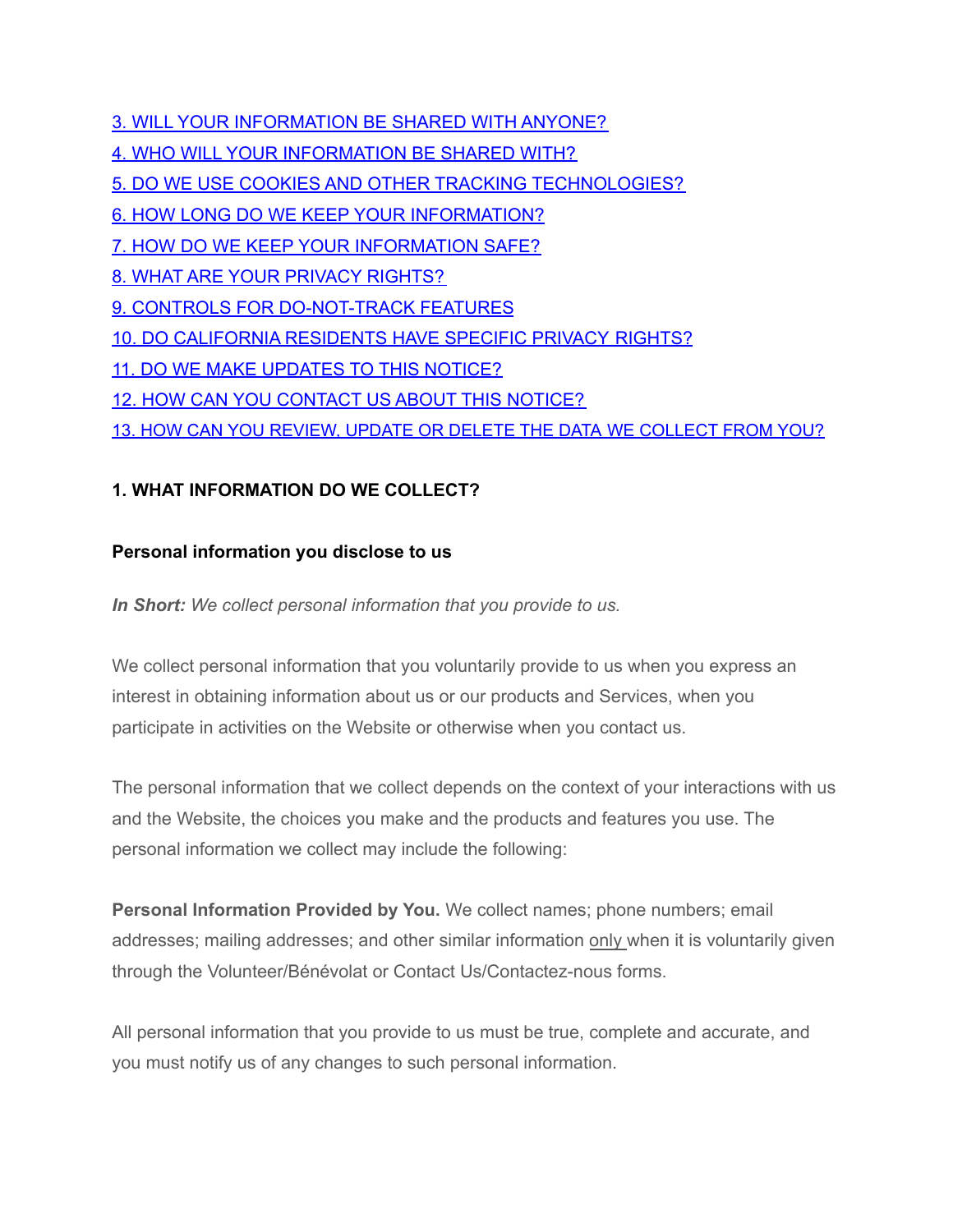#### **Information automatically collected**

*In Short: Some information — such as your Internet Protocol (IP) address and/or browser and device characteristics — is collected automatically when you visit our Website.*

We automatically collect certain information when you visit, use or navigate the Website. This information does not reveal your specific identity (like your name or contact information) but may include device and usage information, such as your IP address, browser and device characteristics, operating system, language preferences, referring URLs, device name, country, location, information about how and when you use our Website and other technical information. This information is primarily needed to maintain the security and operation of our Website, and for our internal analytics and reporting purposes.

Like many businesses, we also collect information through cookies and similar technologies.

The information we collect includes:

- *Log and Usage Data.* Log and usage data is service-related, diagnostic, usage and performance information our servers automatically collect when you access or use our Website and which we record in log files. Depending on how you interact with us, this log data may include your IP address, device information, browser type and settings and information about your activity in the Website (such as the date/time stamps associated with your usage, pages and files viewed, searches and other actions you take such as which features you use), device event information (such as system activity, error reports (sometimes called 'crash dumps') and hardware settings).
- *Device Data.* We collect device data such as information about your computer, phone, tablet or other device you use to access the Website. Depending on the device used, this device data may include information such as your IP address (or proxy server), device and application identification numbers, location, browser type,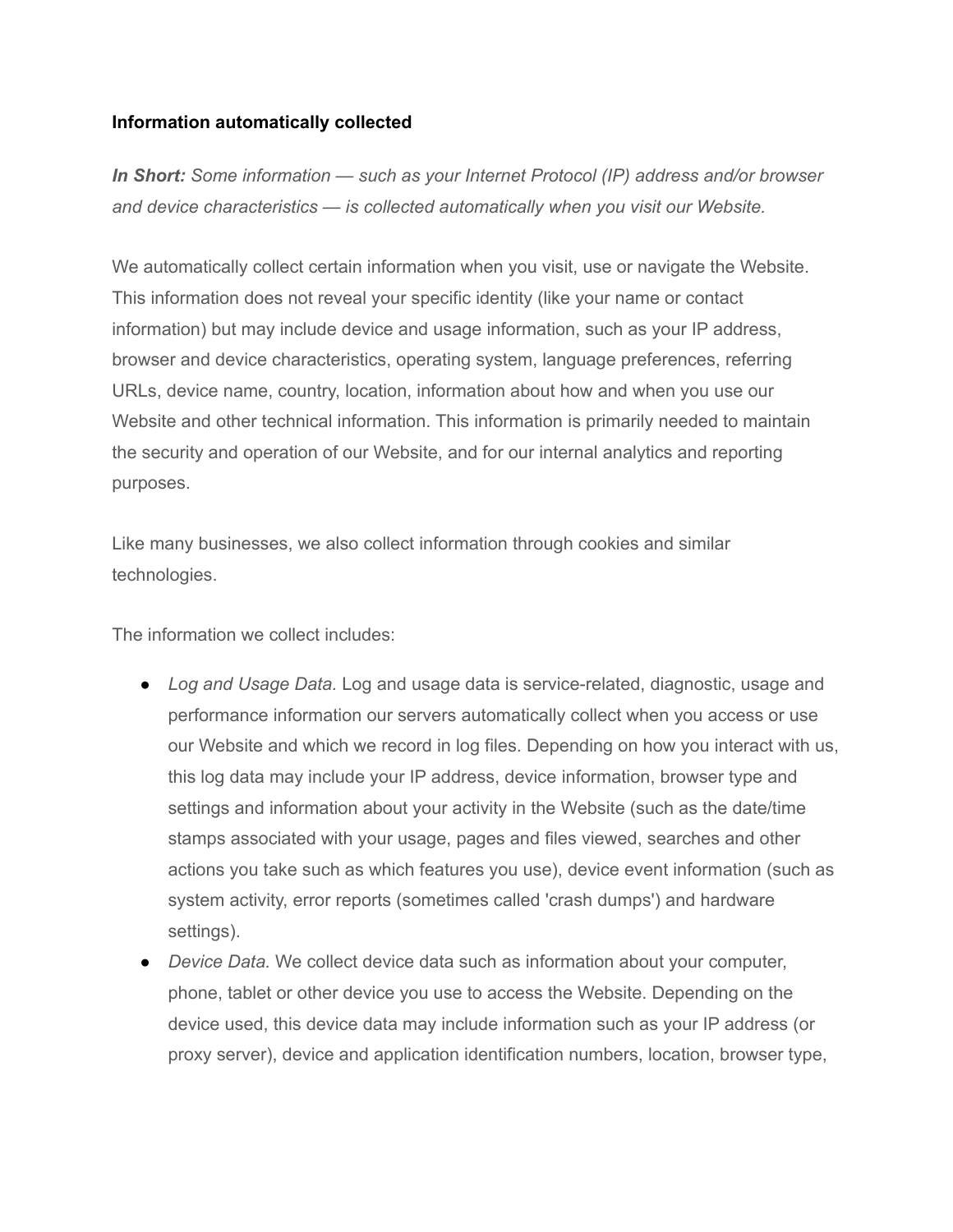hardware model Internet service provider and/or mobile carrier, operating system and system configuration information.

● *Location Data.* We collect location data such as information about your device's location, which can be either precise or imprecise. How much information we collect depends on the type and settings of the device you use to access the Website. For example, we may use GPS and other technologies to collect geolocation data that tells us your current location (based on your IP address). You can opt out of allowing us to collect this information either by refusing access to the information or by disabling your Location setting on your device. Note however, if you choose to opt out, you may not be able to use certain aspects of the Services.

## **2. HOW DO WE USE YOUR INFORMATION?**

*In Short: We process your information for purposes based on legitimate business interests, the fulfillment of our contract with you, compliance with our legal obligations, and/or your consent.*

We use personal information collected via our Website for a variety of business purposes described below. We process your personal information for these purposes in reliance on our legitimate business interests, in order to enter into or perform a contract with you, with your consent, and/or for compliance with our legal obligations. We indicate the specific processing grounds we rely on next to each purpose listed below.

We use the information we collect or receive:

- **To facilitate account creation and logon process.** If you choose to link your account with us to a third-party account (such as your Google or Facebook account), we use the information you allowed us to collect from those third parties to facilitate account creation and logon process for the performance of the contract.
- **To post testimonials.** We post testimonials on our Website that may contain personal information. Prior to posting a testimonial, we will obtain your consent to use your name and the content of the testimonial. If you wish to update, or delete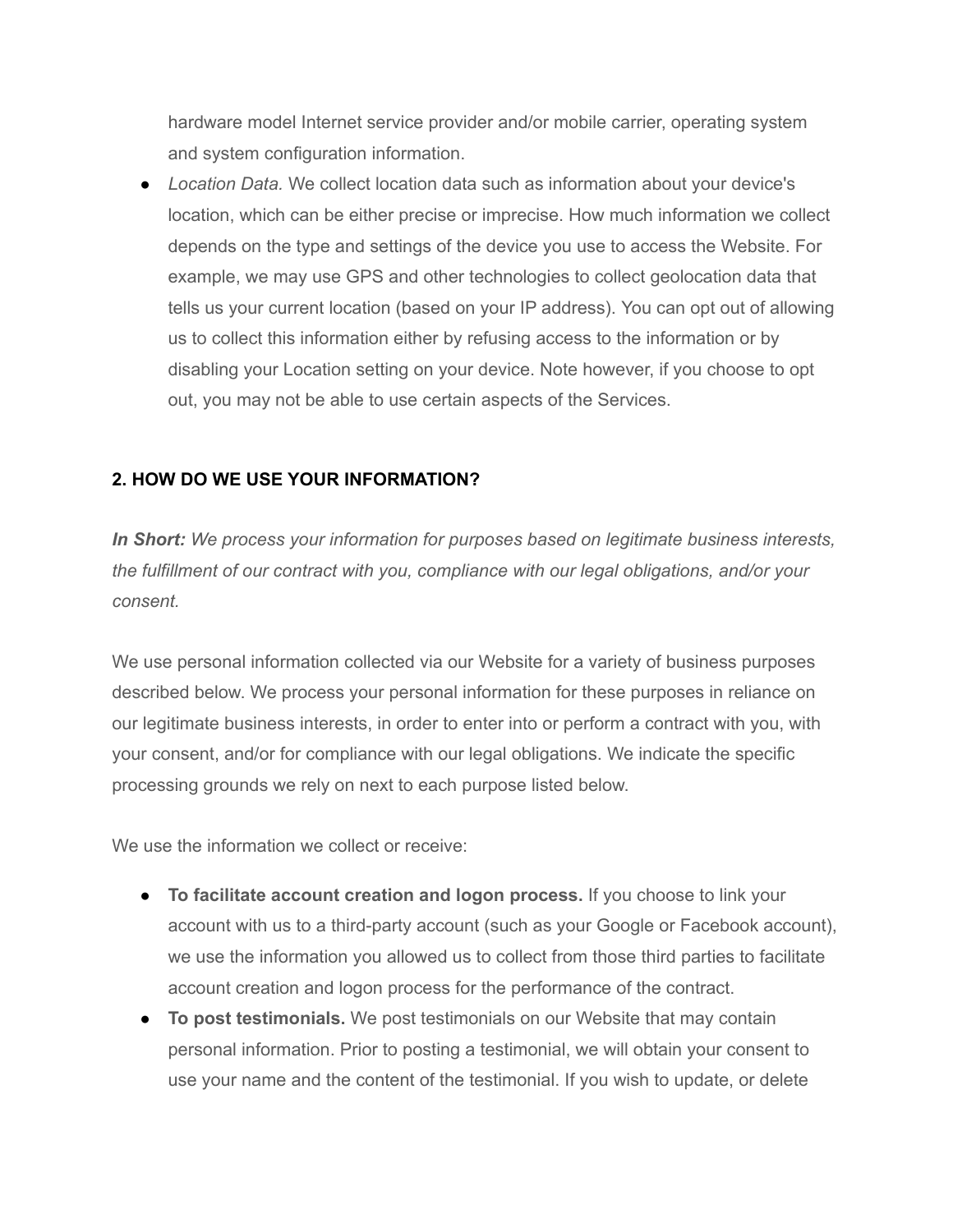your testimonial, please contact us at info@centreartem.org and be sure to include your name, testimonial location, and contact information.

- **Request feedback.** We may use your information to request feedback and to contact you about your use of our Website.
- **To enable user-to-user communications.** We may use your information in order to enable user-to-user communications with each user's consent.
- **To manage user accounts.** We may use your information for the purposes of managing our account and keeping it in working order.
- **Fulfill and manage your orders.** We may use your information to fulfill and manage your orders, payments, returns, and exchanges made through the Website.
- **Administer prize draws and competitions.** We may use your information to administer prize draws and competitions when you elect to participate in our competitions.
- **To deliver and facilitate delivery of services to the user.** We may use your information to provide you with the requested service.
- **To respond to user inquiries/offer support to users.** We may use your information to respond to your inquiries and solve any potential issues you might have with the use of our Services.
- **For other business purposes.** We may use your information for other business purposes, such as data analysis, to track user behaviour, identifying usage trends, determining the effectiveness of our promotional campaigns and to evaluate and improve our Website, products, marketing and your experience. We may use and store this information in aggregated and anonymized form so that it is not associated with individual end users and does not include personal information. We will not use identifiable personal information without your consent.

## **3. WILL YOUR INFORMATION BE SHARED WITH ANYONE?**

*In Short: We only share information with your consent, to comply with laws, to provide you with services, to protect your rights, or to fulfill business obligations.*

We may process or share your data that we hold based on the following legal basis: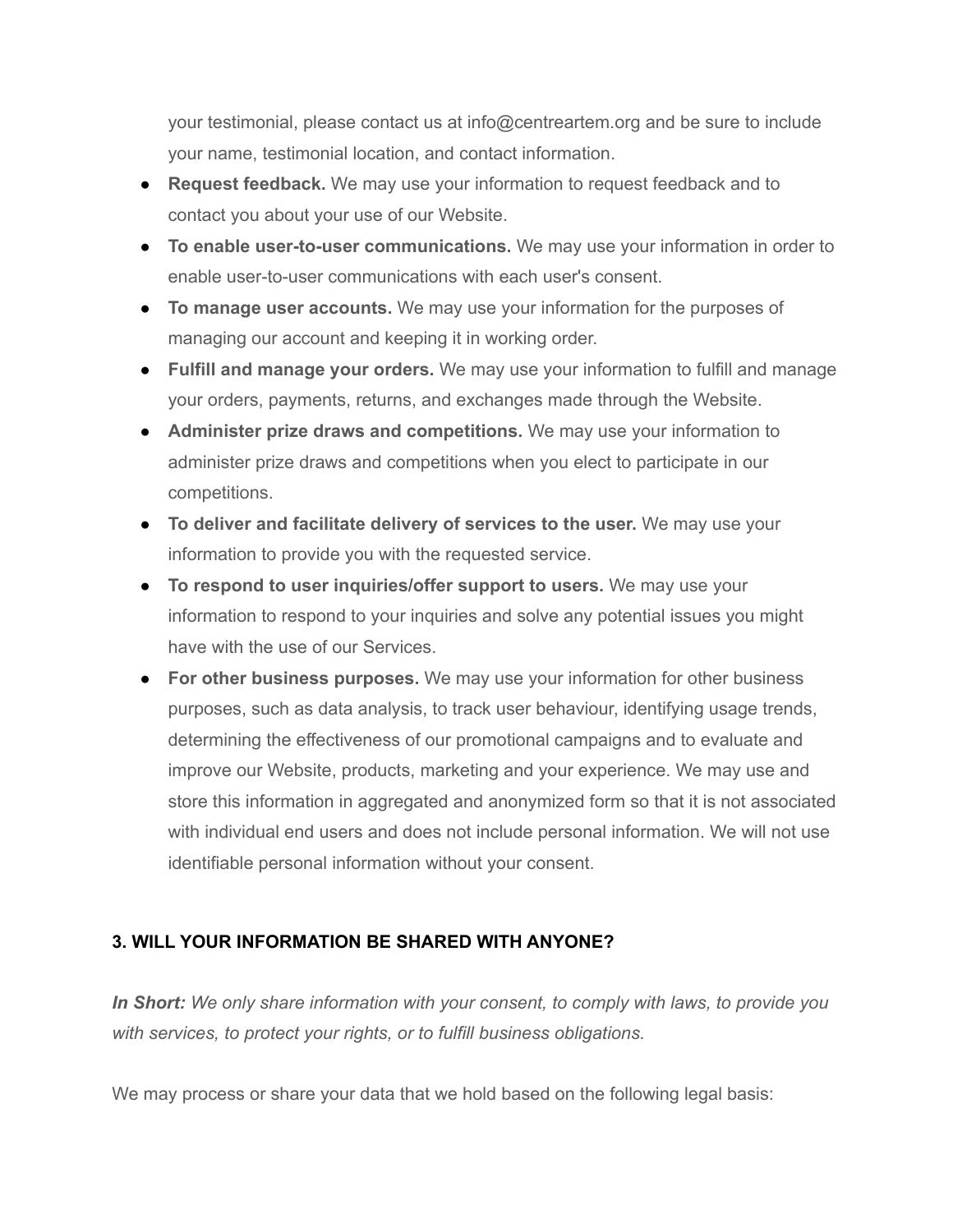- **Consent:** We may process your data if you have given us specific consent to use your personal information for a specific purpose.
- **Legitimate Interests:** We may process your data when it is reasonably necessary to achieve our legitimate business interests.
- **Performance of a Contract:** Where we have entered into a contract with you, we may process your personal information to fulfill the terms of our contract.
- **Legal Obligations:** We may disclose your information where we are legally required to do so in order to comply with applicable law, governmental requests, a judicial proceeding, court order, or legal process, such as in response to a court order or a subpoena (including in response to public authorities to meet national security or law enforcement requirements).
- **Vital Interests:** We may disclose your information where we believe it is necessary to investigate, prevent, or take action regarding potential violations of our policies, suspected fraud, situations involving potential threats to the safety of any person and illegal activities, or as evidence in litigation in which we are involved.

More specifically, we may need to process your data or share your personal information in the following situations:

- **Business Transfers.** We may share or transfer your information in connection with, or during negotiations of, any merger, sale of company assets, financing, or acquisition of all or a portion of our business to another company.
- **Google Maps Platform APIs.** We may share your information with certain Google Maps Platform APIs (e.g., Google Maps API, Place API). To find out more about Google's Privacy Policy, please refer to this [link](https://policies.google.com/privacy).
- **● Google Analytics.** We may share your information with Google Analytics. For more information on how Google uses this information refer to their **[Privacy](https://policies.google.com/technologies/partner-sites) & Terms page.**
- **Vendors, Consultants and Other Third-Party Service Providers.** We may share your data with third-party vendors, service providers, contractors or agents who perform services for us or on our behalf and require access to such information to do that work. Examples include: payment processing, data analysis, email delivery, hosting services, customer service and marketing efforts. We may allow selected third parties to use tracking technology on the Website, which will enable them to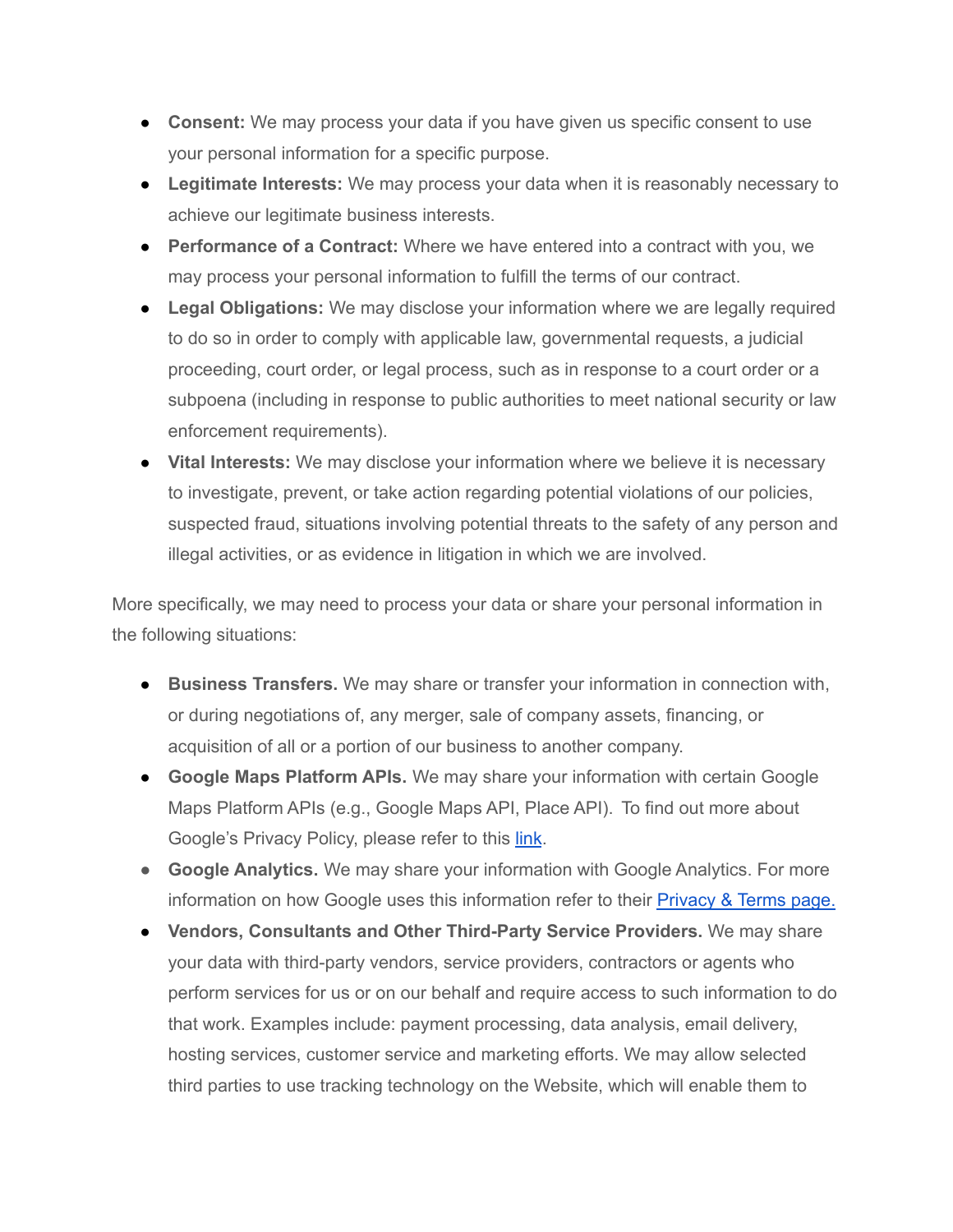collect data on our behalf about how you interact with our Website over time. This information may be used to, among other things, analyze and track data, determine the popularity of certain content, pages or features, and better understand online activity. Unless described in this notice, we do not share, sell, rent or trade any of your information with third parties for their promotional purposes.

## **4. WHO WILL YOUR INFORMATION BE SHARED WITH?**

*In Short: We only share information with the following categories of third parties.*

We only share and disclose your information with the following categories of third parties. If we have processed your data based on your consent and you wish to revoke your consent, please contact us using the contact details provided in the section below titled ["HOW](https://www-villagenoel-com.filesusr.com/html/525fba_dd2ae78b67b9571d2245a8a4c2ffbc75.html#contact) CAN YOU [CONTACT](https://www-villagenoel-com.filesusr.com/html/525fba_dd2ae78b67b9571d2245a8a4c2ffbc75.html#contact) US ABOUT THIS NOTICE?".

● Data Analytics Services

## **5. DO WE USE COOKIES AND OTHER TRACKING TECHNOLOGIES?**

*In Short: We may use cookies and other tracking technologies to collect and store your information.*

We may use cookies and similar tracking technologies (like web beacons and pixels) to access or store information. Specific information about how we use such technologies and how you can refuse certain cookies is set out in our **[Cookie](https://525fba42-8cf6-4117-96f6-386896cb1a74.usrfiles.com/ugd/525fba_7f3df4c06f27436b96648afaf2df9d0e.pdf) Notice**.

## **6. HOW LONG DO WE KEEP YOUR INFORMATION?**

*In Short: We keep your information for as long as necessary to fulfill the purposes outlined in this privacy notice unless otherwise required by law.*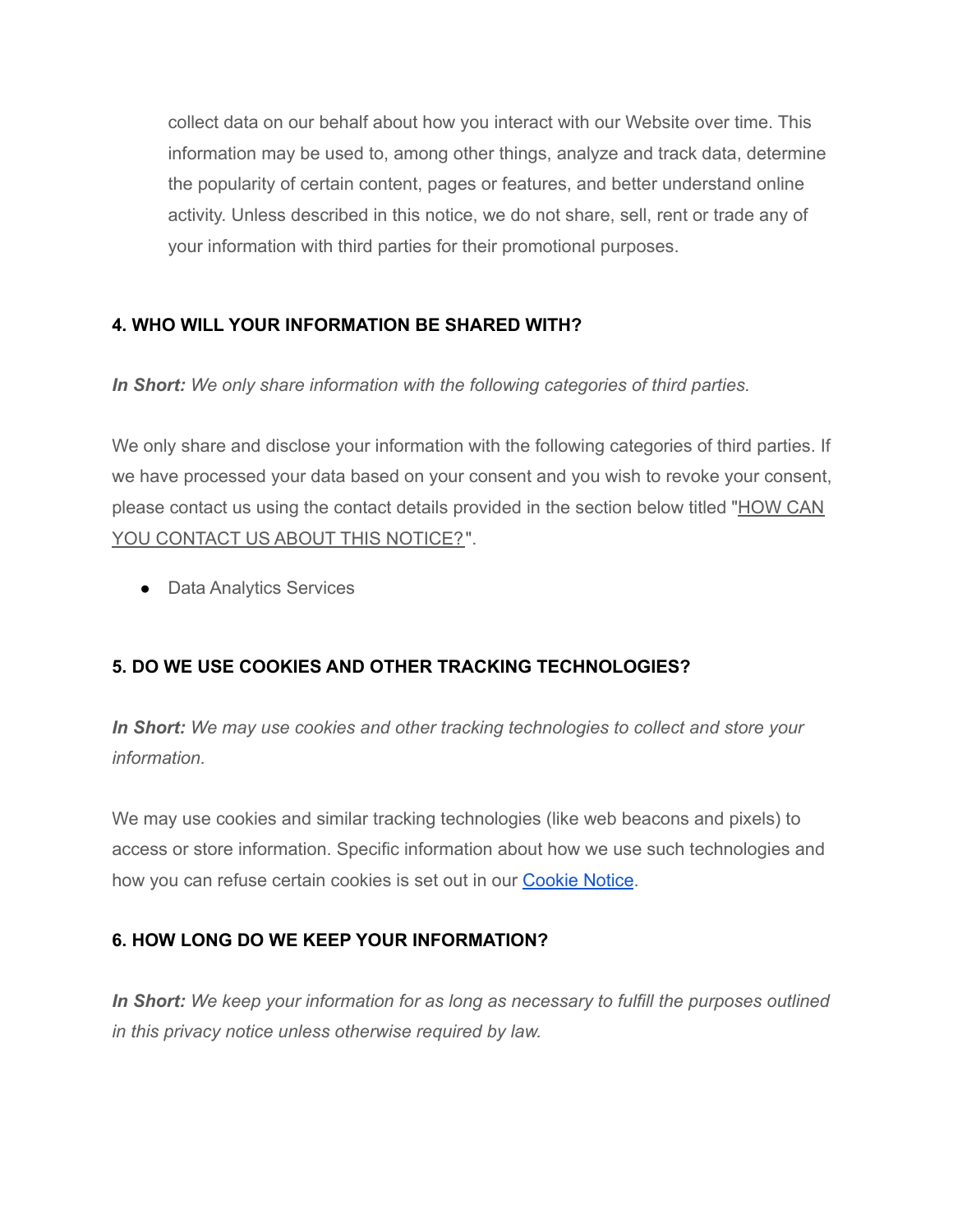We will only keep your personal information for as long as it is necessary for the purposes set out in this privacy notice, unless a longer retention period is required or permitted by law (such as tax, accounting or other legal requirements). No purpose in this notice will require us keeping your personal information for longer than 1 year.

When we have no ongoing legitimate business need to process your personal information, we will either delete or anonymize such information, or, if this is not possible (for example, because your personal information has been stored in backup archives), then we will securely store your personal information and isolate it from any further processing until deletion is possible.

## **7. HOW DO WE KEEP YOUR INFORMATION SAFE?**

*In Short: We aim to protect your personal information through a system of organizational and technical security measures.*

We have implemented appropriate technical and organizational security measures designed to protect the security of any personal information we process. However, despite our safeguards and efforts to secure your information, no electronic transmission over the Internet or information storage technology can be guaranteed to be 100% secure, so we cannot promise or guarantee that hackers, cybercriminals, or other unauthorized third parties will not be able to defeat our security, and improperly collect, access, steal, or modify your information. Although we will do our best to protect your personal information, transmission of personal information to and from our Website is at your own risk. You should only access the Website within a secure environment.

## **8. WHAT ARE YOUR PRIVACY RIGHTS?**

*In Short: You may review, change, or terminate your account at any time.* If you are a resident in the EEA or UK and you believe we are unlawfully processing your personal information, you also have the right to complain to your local data protection supervisory authority. You can find their contact details here[:](https://ec.europa.eu/justice/data-protection/bodies/authorities/index_en.htm)

[https://ec.europa.eu/justice/data-protection/bodies/authorities/index\\_en.htm.](https://ec.europa.eu/justice/data-protection/bodies/authorities/index_en.htm)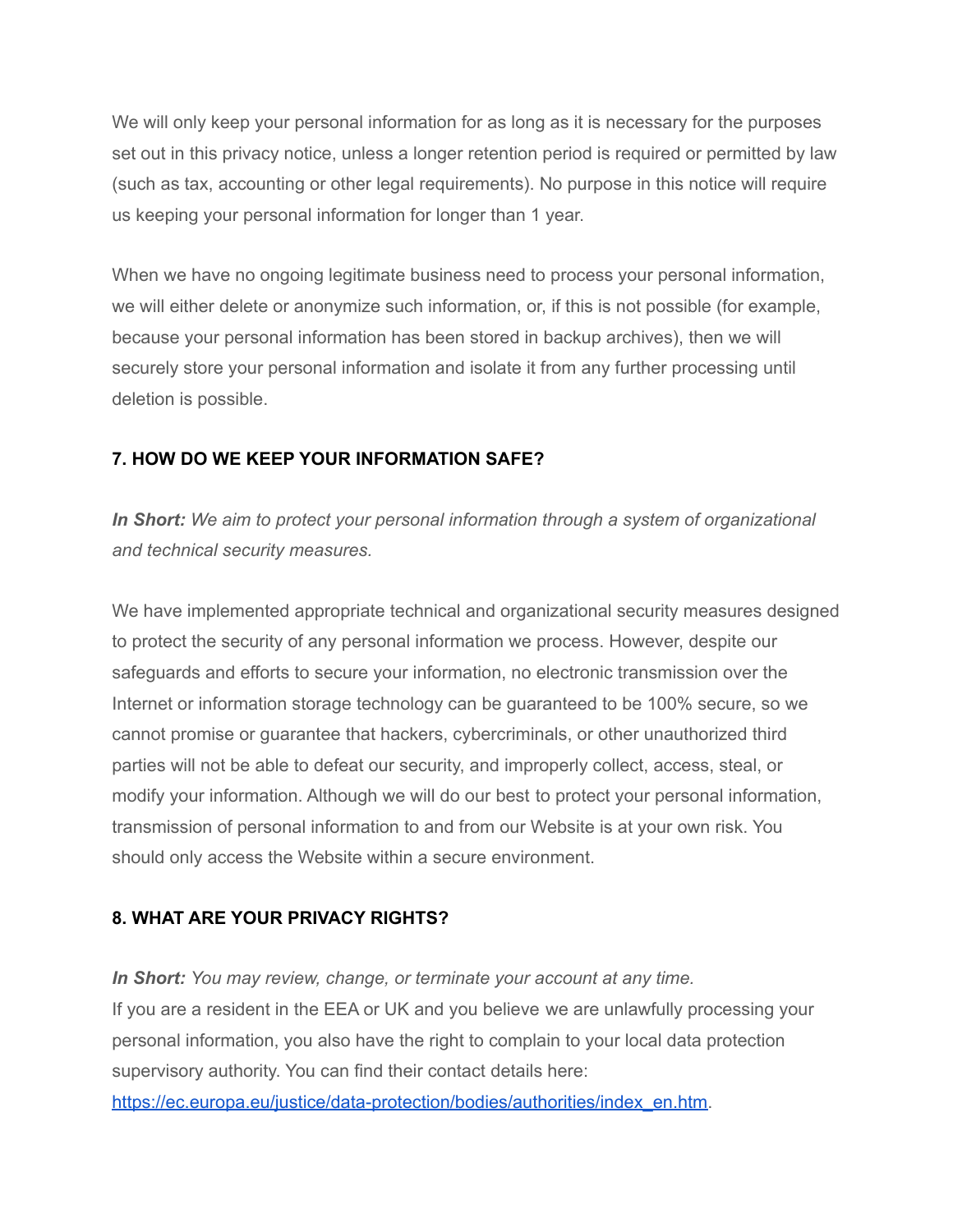If you are a resident in Switzerland, the contact details for the data protection authorities are available here: [https://www.edoeb.admin.ch/edoeb/en/home.html.](https://www.edoeb.admin.ch/edoeb/en/home.html)

**Cookies and similar technologies:** Most Web browsers are set to accept cookies by default. If you prefer, you can usually choose to set your browser to remove cookies and to reject cookies. If you choose to remove cookies or reject cookies, this could affect certain features or services of our Website. To opt-out of interest-based advertising by advertisers on our Website visit [http://www.aboutads.info/choices/.](http://www.aboutads.info/choices/)

## **9. CONTROLS FOR DO-NOT-TRACK FEATURES**

Most web browsers and some mobile operating systems and mobile applications include a Do-Not-Track ("DNT") feature or setting you can activate to signal your privacy preference not to have data about your online browsing activities monitored and collected. At this stage no uniform technology standard for recognizing and implementing DNT signals has been finalized. As such, we do not currently respond to DNT browser signals or any other mechanism that automatically communicates your choice not to be tracked online. If a standard for online tracking is adopted that we must follow in the future, we will inform you about that practice in a revised version of this privacy notice.

You can also opt out of data collection using the Google [Analytics](https://tools.google.com/dlpage/gaoptout/?hl=en-GB) Opt-out Browser Add-on.

## **10. DO CALIFORNIA RESIDENTS HAVE SPECIFIC PRIVACY RIGHTS?**

*In Short: Yes, if you are a resident of California, you are granted specific rights regarding access to your personal information.*

California Civil Code Section 1798.83, also known as the "Shine The Light" law, permits our users who are California residents to request and obtain from us, once a year and free of charge, information about categories of personal information (if any) we disclosed to third parties for direct marketing purposes and the names and addresses of all third parties with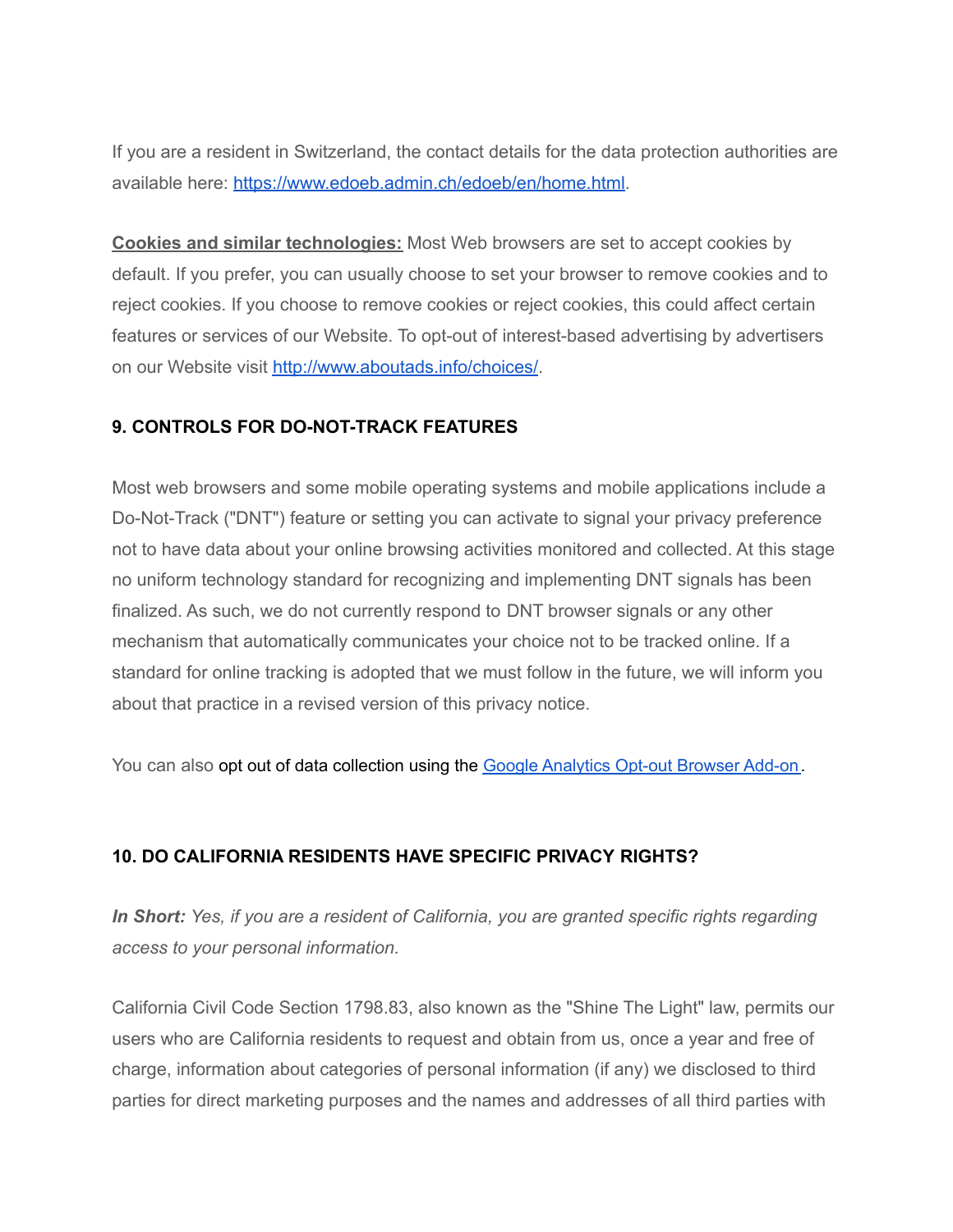which we shared personal information in the immediately preceding calendar year. If you are a California resident and would like to make such a request, please submit your request in writing to us using the contact information provided below.

If you are under 18 years of age, reside in California, and have a registered account with the Website, you have the right to request removal of unwanted data that you publicly post on the Website. To request removal of such data, please contact us using the contact information provided below, and include the email address associated with your account and a statement that you reside in California. We will make sure the data is not publicly displayed on the Website, but please be aware that the data may not be completely or comprehensively removed from all our systems (e.g. backups, etc.).

## **11. DO WE MAKE UPDATES TO THIS NOTICE?**

*In Short: Yes, we will update this notice as necessary to stay compliant with relevant laws.*

We may update this privacy notice from time to time. The updated version will be indicated by an updated "Revised" date and the updated version will be effective as soon as it is accessible. If we make material changes to this privacy notice, we may notify you either by prominently posting a notice of such changes or by directly sending you a notification. We encourage you to review this privacy notice frequently to be informed of how we are protecting your information.

## **12. HOW CAN YOU CONTACT US ABOUT THIS NOTICE?**

If you have questions or comments about this notice, you may email us at info@centreartem.org or by post to:

Le Centre culturel ARTEM 327 Whitewood Temiskaming Shores, Ontario P0J 1P0 Canada